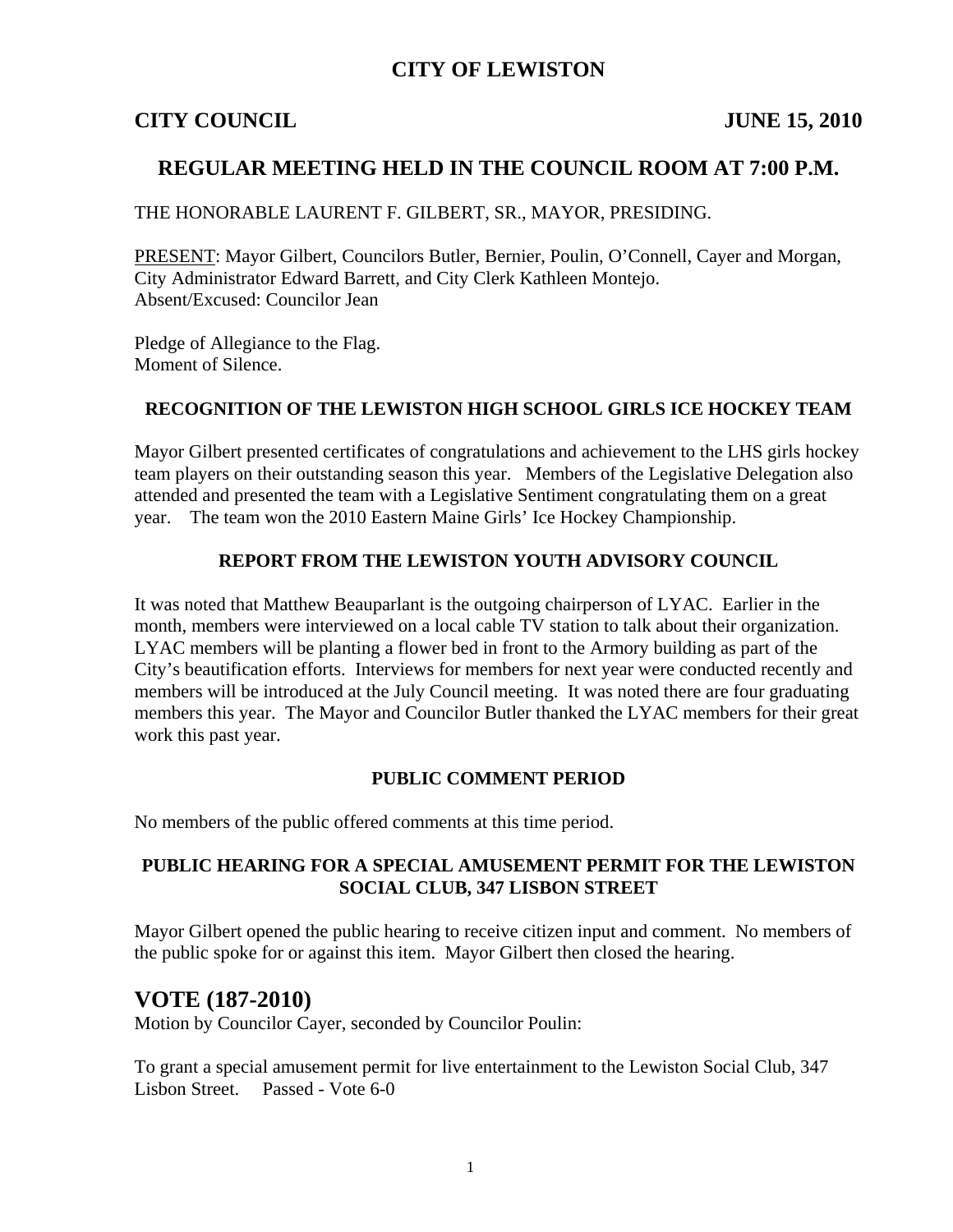#### **PUBLIC HEARING REGARDING ADOPTION OF BOND RESOLUTION FOR THE STREET REHABILITATION PROJECT**

Mayor Gilbert opened the public hearing to receive citizen input and comment. No members of the public spoke for or against this item. Mayor Gilbert then closed the hearing.

# **VOTE (188-2010)**

Motion by Councilor Butler, seconded by Councilor Morgan:

Be It Ordered that the Bond Resolution of the Municipal Officers of the City of Lewiston, Maine, regarding the authorization to issue bonds in the amount of \$1,370,000 for the Street Rehabilitation Projects, and authorizing and approving the bond documents, be adopted:

ORDERED, That \$1,370,000 be appropriated for financing Street Rehabilitation Projects;

FURTHER ORDERED, That to meet this appropriation, \$1,370,000 shall be raised by a Public Improvement Bond Issue;

FURTHER ORDERED, That the City Council instruct the Finance Director to advertise for bids for \$1,370,000 Public Improvement Bonds; to award the loan; and to employ Palmer & Dodge to furnish the legal opinion for the same; provided that in the alternative, the Finance Director is authorized to award the loan to the Maine Municipal Bond Bank;

FURTHER ORDERED, That the bonds shall be signed by the City Treasurer and Mayor;

FURTHER ORDERED, That the date, maturities, denominations, interest rate or rates, place or places of payment, form or other details of the bonds and of the provisions for the sale thereof shall be determined by the Finance Director;

FURTHER ORDERED, That bonds issued hereunder may be subject to call for redemption on such terms as may be determined by the Finance Director.

Passed - Vote 6-0

#### **PUBLIC HEARING FOR APPROVAL OF AN OUTDOOR ENTERTAINMENT PERMIT FOR THE LEWISTON FARMERS MARKET CONCERTS**

Mayor Gilbert opened the public hearing to receive citizen input and comment. No members of the public spoke for or against this item. Mayor Gilbert then closed the hearing.

## **VOTE (189-2010)**

Motion by Councilor Morgan, seconded by Councilor Butler:

To conduct a public hearing on an application for an outdoor entertainment event for the Lewiston Farmers Market concerts, and to grant a permit for an Outdoor Entertainment Event, as required by the City Code of Ordinances, Chapter 10, Article 1, Section 10-3, to the Lewiston Farmers Market Association for outdoor music concerts for the Market to be held at Kennedy Park on June 29, July 20, July 27 and August 24, contingent upon positive recommendations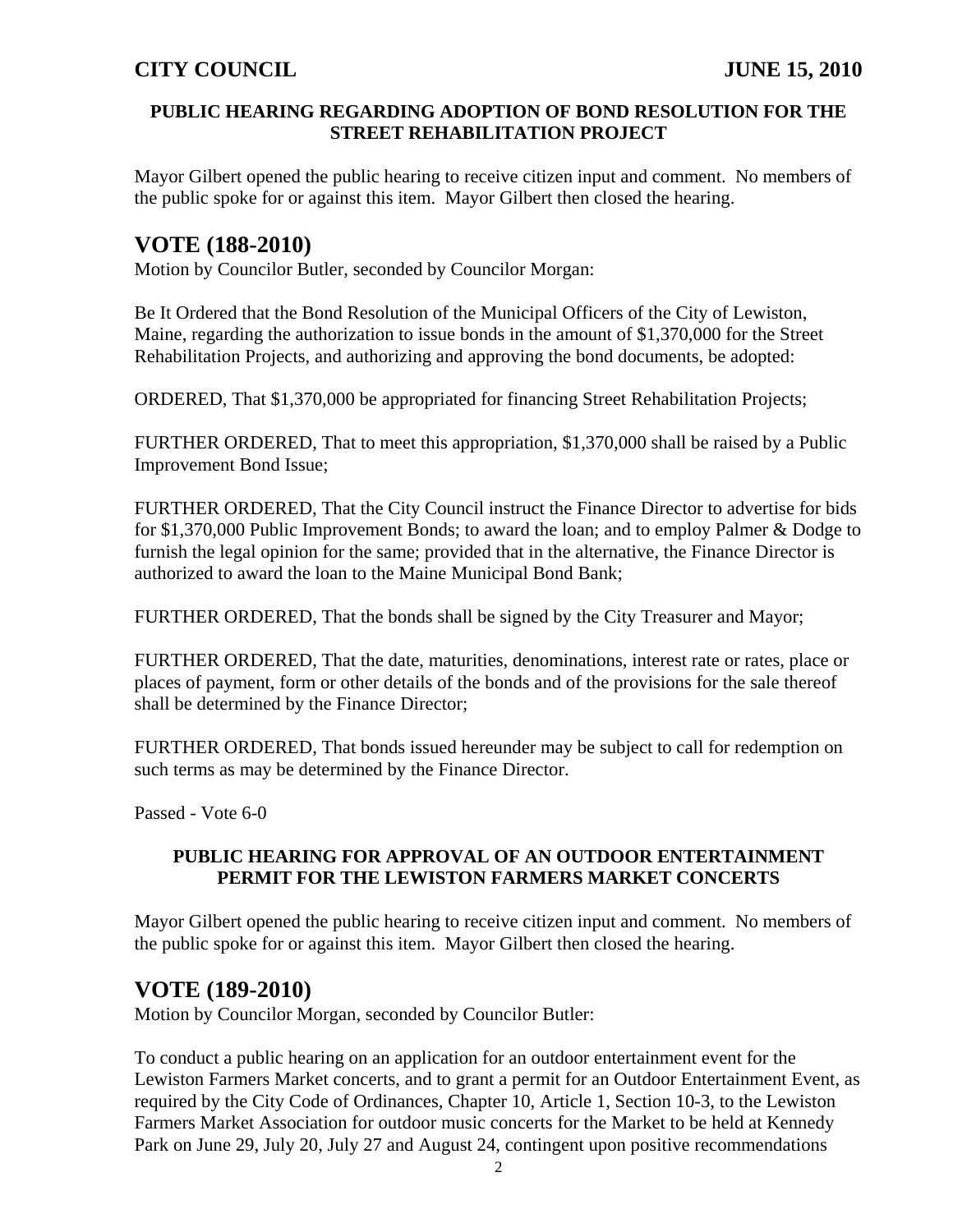from the Police Department, Fire Department, Code/Health Officer and Land Use Inspector regarding compliance with all regulations and compliance with all City ordinances. Passed - Vote 6-0

### **RESOLVE ADJUSTING THE EFFECTIVE DATE OF THE PREVIOUSLY APPROVED DEVELOPMENT FEE SCHEDULED FROM JULY 1, 2010 TO JUNE 28, 2010**

### **VOTE (190-2010)**

Motion by Councilor Cayer, seconded by Councilor Morgan:

To approve the Resolve adjusting the effective date of previously approved Development Fee Schedules from July 1, 2010 to June 28, 2010:

Whereas, on April 20, 2010, the City Council adopted new development fee schedules to be effective July 1, 2010; and

Whereas, these changes are a component of the EnerGov software project undertaken in conjunction with the City of Auburn and were designed to align the fees charged by Lewiston and Auburn; and

Whereas, the fee change was intended to align with the date on which the EnerGov software became available for internal use by our staff and that of Auburn; and

Whereas, we now plan to go operational with EnerGov on Monday, June 28, 2010; and

Whereas, it is appropriate that the new fee schedule go into effect at the same time;

Now, therefore, Be it Resolved By the City Council of the City of Lewiston that the new development fee schedules incorporated in the Policies listed below will become effective on June 28, 2010.

- Policy 4 -- Building Permit Fee Schedule
- Policy 16 -- Electrical Permit Fee Schedule
- Policy 43 -- Plumbing Permit Fee Schedule
- Policy 71 -- Zoning and Land Use Code Application Fee Schedule

Passed - Vote 6-0

### **ORDER AUTHORIZING THE CITY ADMINISTRATOR TO IMPLEMENT A CHANGE IN PURPOSE FOR CAPITAL FUNDS – LANDFILL SCALE AND SCALE MANAGEMENT SYSTEM**

Councilor Poulin asked why the original estimate for the work was so high. Public Works Director David Jones stated the square footage area to be covered was reduced from the original amount and some of the work that was going to be contracted out was done in house.

## **VOTE (191-2010)**

Motion by Councilor Butler, seconded by Councilor Morgan: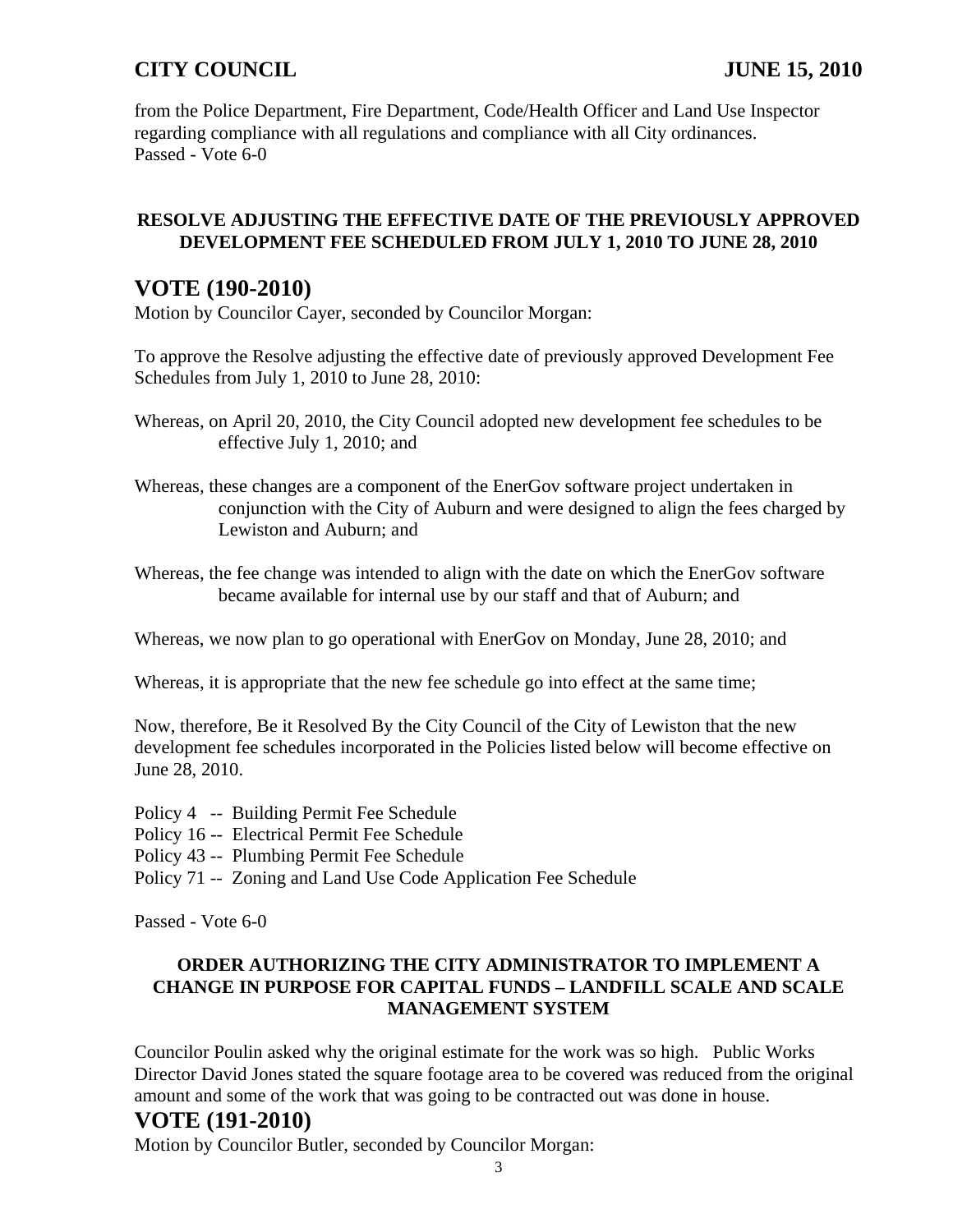To approve the Order authorizing the City Administrator to implement a change in purpose for Capital Funds – Landfill Scale and Scale Management System:

- Whereas, the 2008-2009 City Council authorized \$225,000 in funds for the purchase and installation of interim cover at the City's secure landfill, in accordance with Maine's environmental regulations (CMR 401.4(C)(6&8)); and
- Whereas, the actual expense of installing the interim cover was \$27,941, resulting in a savings of \$197,059, which remains in account 700 – 7007312; and
- Whereas, the City's Solid Waste Division has requested funding to replace a truck scale and scale management software & hardware due to age of the equipment and maintenance issues associated with this equipment; and
- Whereas, the funds remaining in account  $700 7007312$  will cover the estimated expense for the purchase & installation of the replacement truck scale and scale management system; and
- Whereas, any additional delay may result in the City's Solid Waste Facility becoming unable to monitor weights and charge fees associated with those weights due to equipment maintenance issues;

Now, therefore, be it Ordered by the City Council of the City of Lewiston that the City Administrator is authorized to implement a Change In Purpose for those funds, \$197,059, remaining in account 700 – 7007312, for the purpose of replacing the inbound truck scale and all software & hardware associated with the Scale Management System located at the City's Solid Waste Facility.

Passed - Vote 6-0

#### **ORDER AUTHORIZING A \$1.00 MINIMUM CHARGE ON ALL CREDIT CARD TRANSACTIONS PROCESSED THROUGH THE CITY'S THIRD PARTY PROVIDER - PAYPORT**

## **VOTE (192-2010)**

Motion by Councilor Morgan, seconded by Councilor Cayer:

To approve the Order authorizing a \$1.00 minimum charge on all credit card transactions processed through the City's third party provider – PayPort:

- Whereas, the City is contracting with PayPort to serve as our third party provider for over-thecounter and online credit card transactions; and
- Whereas, PayPort has established uniform processing and surcharge guidelines, including a 2½% surcharging on all credit card transactions except for on location parking garage fees, with a minimum charge of \$1; and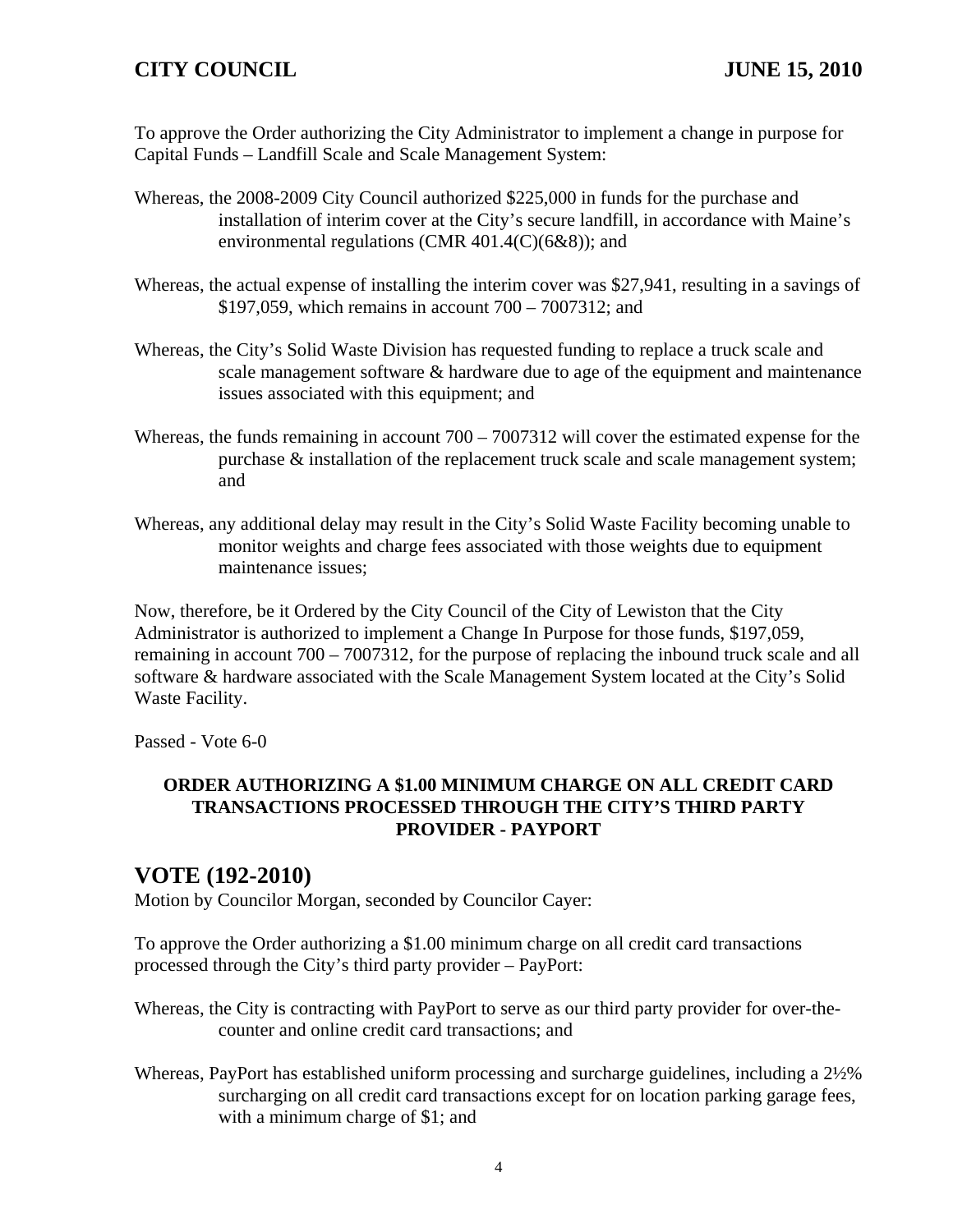Whereas, the City Council has previously approved assessing the 2½% surcharge on all applicable credit card transactions at the April 20, 2010 City Council meeting;

Now, Therefore, Be It Ordered By the City Council of the City of Lewiston that the City Administrator is hereby authorized to charge a minimum credit card surcharge fee of \$1 on all credit card transactions of \$40 or less, effective July 1, 2010. The previously approved surcharge fee of 2.5% shall remain in effect on all transactions for more than \$40.

Passed - Vote 6-0

#### **RESOLVE ACCEPTING AN EQUIPMENT GRANT FROM SPORTS INC.'S SPORTSTREND CIVIC PROJECT FOR A WRESTLING MAT FLOOR SYSTEM**

Councilor Cayer questioned why the City is creating new programs at a time when it is struggling financially to maintain the current programs. Joline Banaitis, Deputy Director of Recreation, stated that all new programs going forward need to be self-supporting programs.

## **VOTE (193-2010)**

Motion by Councilor Butler, seconded by Councilor Morgan:

To approve the Resolve accepting an equipment grant from Sports Inc.'s Sportstrend Civic Project for a wrestling mat floor system:

- Whereas, in early March 2010, Sandy Heldman, owner of Gee & Bee Sporting Goods in Auburn, contacted the Recreation Department to inform us that additional equipment funding was available through Sports Inc.'s Sportstrend Civic Project; and
- Whereas, the Department submitted a grant application for a wrestling mat floor system that will allow for developing a wrestling program as well as a mixed martial arts program; and
- Whereas, the Department has been awarded an equipment grant for this purpose in the amount of \$11,000;

Now, therefore, be it Resolved by the City Council of the City of Lewiston that an \$11,000 equipment grant from Sports Inc's Sportstrend Civic Project for a wrestling mat floor system is hereby accepted for the purpose of developing a wrestling and mixed martial arts program.

Passed - Vote 6-0

### **RESOLVE ACCEPTING A GRANT FROM THE MAINE CENTER FOR DISEASE CONTROL AND PREVENTION – COMPREHENSIVE CANCER CONTROL PROGRAM**

### **VOTE (194-2010)**

Motion by Councilor Cayer, seconded by Councilor Morgan:

To approve the Resolve accepting a grant from the Maine Center for Disease Control and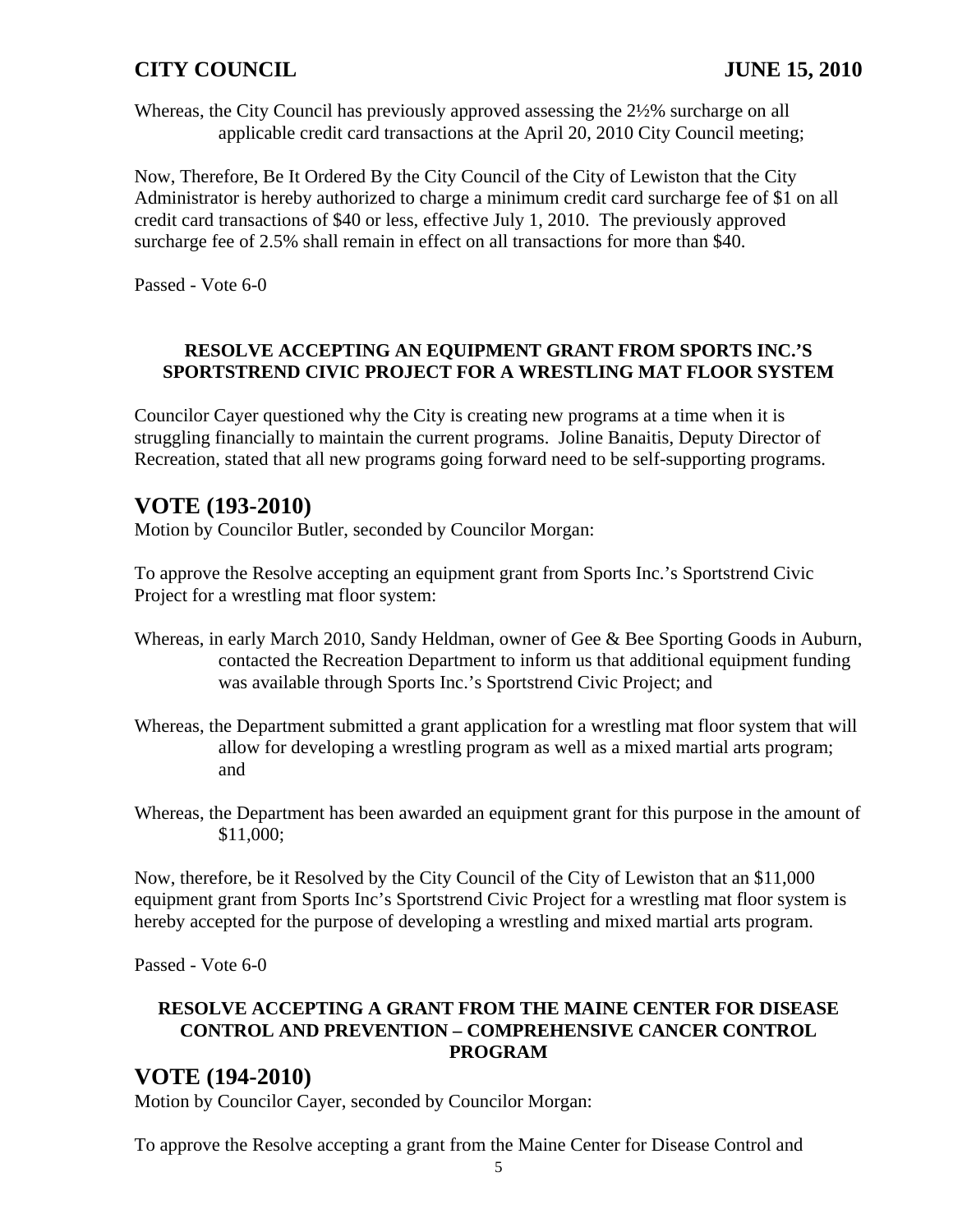Prevention – Comprehensive Cancer Control Program:

Whereas, the Recreation Department submitted a grant to the Maine Center for Disease Control and Prevention's Comprehensive Cancer Control Program, the purpose of which is to "support the integration of skin protection education and the practice of sun safety into the program of Maine's recreation departments through the creation of sun-safe play and athletic environments for the youth of Maine;" and

Whereas, the Department requested funding to purchase portable shade structures that block up to 98 % UV rays to be located at various recreation sites in the City; and

Whereas, the Department received a mini grant for this purpose in the amount of \$2000;

Now, therefore, Be it Resolved by the City Council of the City of Lewiston that a \$2,000 grant from the Maine Center for Disease Control and Prevention, Comprehensive Cancer Control Program, is hereby accepted for the purpose of purchasing portable shade structures for use at various recreation sites in the City of Lewiston.

Passed - Vote 6-0

#### **APPOINTMENT TO THE LEWISTON AUBURN TRANSIT COMMITTEE**

### **VOTE (195-2010)**

Motion by Councilor Morgan, seconded by Councilor Cayer:

To appoint Craig Saddlemire of 75 Maple Street to serve as a member of the Lewiston Auburn Transit Committee for a three year term, said term to expire June 15, 2013. Passed - Vote 6-0

#### **AUTHORIZATION TO ACCEPT TRANSFER OF FORFEITURE FUNDS**

## **VOTE (196-2010)**

Motion by Councilor Butler, seconded by Councilor Morgan:

That pursuant to Title 15, Maine Revised Statutes Annotated, Section 5824(3) and Section 5822(4)(A), the City Council hereby acknowledges and approves of the transfer of \$916.00, or any portion thereof, in the case of the State of Maine vs. Victor Lara, Jr., CR-09-1088 Court Records. Being funds forfeited pursuant to court process. It is further acknowledged that these funds shall be credited to the >City of Lewiston Drug Enforcement Program= account. Passed - Vote 6-0

#### **REPORTS AND UPDATES**

Mayor Gilbert commented on the new Mayor's Against Illegal Guns program and Project Safe Neighborhood, and distributed information packets to the Councilors on these programs. Councilor Poulin said the school is launching a pilot program that requires students to perform